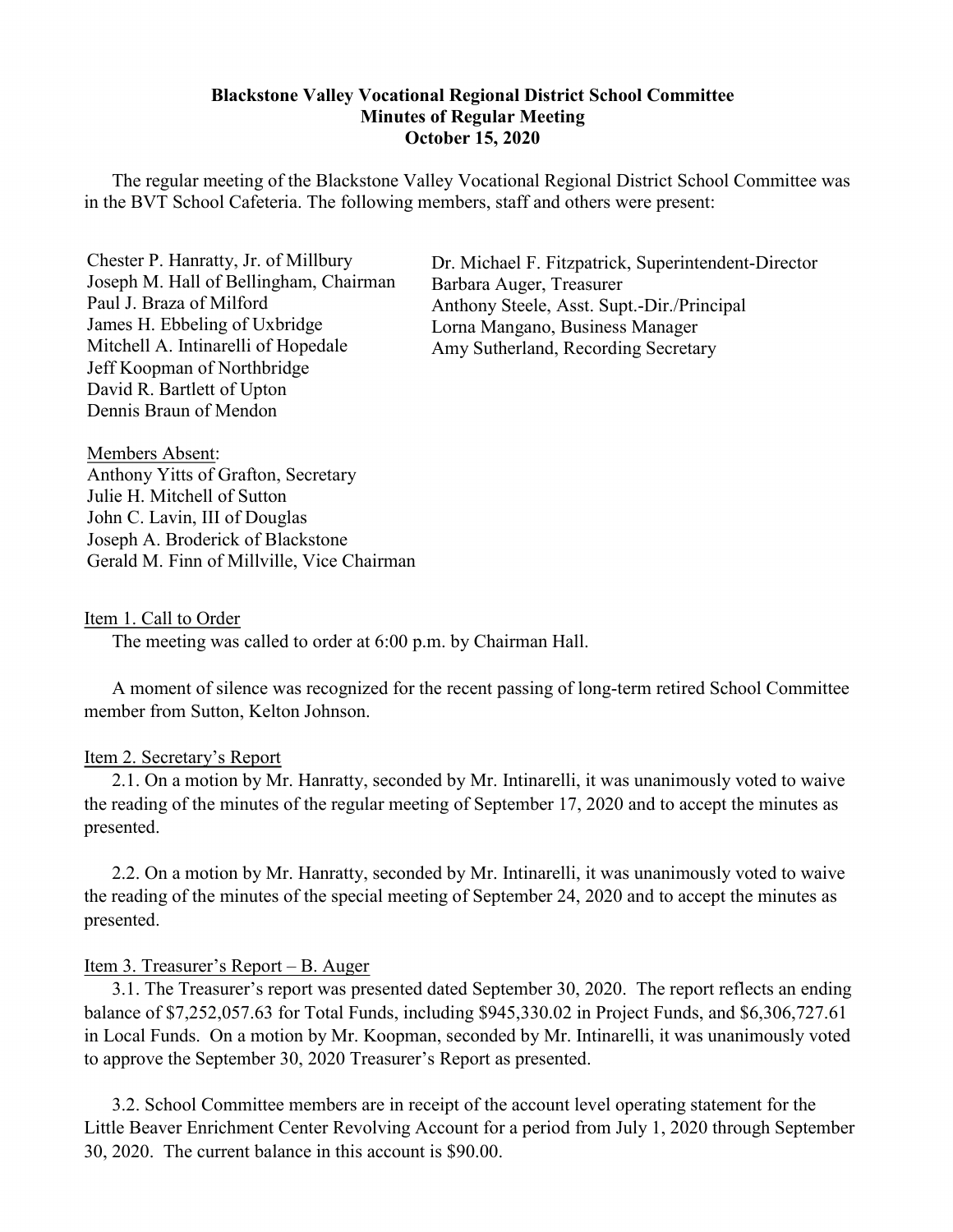### Item 4. Student Recognitions – Dr. Michael Fitzpatrick

4.1. The following students noted below were recognized for their academic accomplishments by the National Merit Scholarship Program. These students placed among the top 50,000 of more than 1.5 million students who entered the 2021 competition by taking the 2019 preliminary SAT/National Merit Scholarship Qualifying Test.

 4.1.a. Madison Gannon of Uxbridge (Engineering & Robotics) – National Merit Commended Scholar

4.1.b. Rohi Kaushik of Hopedale (Information Technology) – National Merit Commended Scholar

4.1.c. Nicholas Kirby of Millville (Engineering & Robotics) – National Merit Commended Scholar

## Item 5. Comments by Students Representatives – Hunter Claflin and Haley Moore

Student Council Executive Board student representatives Hunter Claflin and Haley Moore were present to provide an update on various student activities. There was a zoom meeting with student counsel representatives. The student council is using social media to stay connected with the student body. The student council is selling tee shirts with the school theme "Go with the Flow." There is also a community activity which has clean up days throughout the 13 district communities. Zoom activities which include Spirit Friday are also scheduled.

## Item 6. Business Manager's Report – L. Mangano

 6.1. The FY20 Audit Report presentation by Hague, Sahady & Co., P.C. needed to rescheduled. Ms. Mangano did mention, however, that the audit came back with no findings, which was great news.

6.2. The School Committee was presented with Blackstone Valley Vocational Regional School District's FY22 Budget Subcommittee Meetings Timetable. The first meeting is scheduled for November 19, 2020 at 5:00 pm. This meeting will include electing the Chair of Subcommittee and verifying subsequent meeting dates.

6.3. Donation Approvals – No donations were received.

## Item 7. Assistant Superintendent-Director's Report – A. Steele.

 7.1. The School Committee was informed that the Little Beaver Enrichment Center is up and running. The space has been decorated and is warm and welcoming for the young students. There has been excitement and enthusiasm for the staff who are taking part in this program.

 7.2. At the previous School Committee meeting an updated mask requirement was put in place. A one-month timetable was allowed to fully implement the change. Mr. Steele reported that the both the student body and staff are now in full compliance.

 7.3. BVT remains stable with the October 1 enrollment headcount. There are 1,243 students attending. Students continue to show interest in attending BVT. There were 318 freshman accepted to attend. Eleven students communicated that they would not attend due to COVID and other related reasons. Other students who were on the wait list were offered spots. An updated enrollment report is being compiled.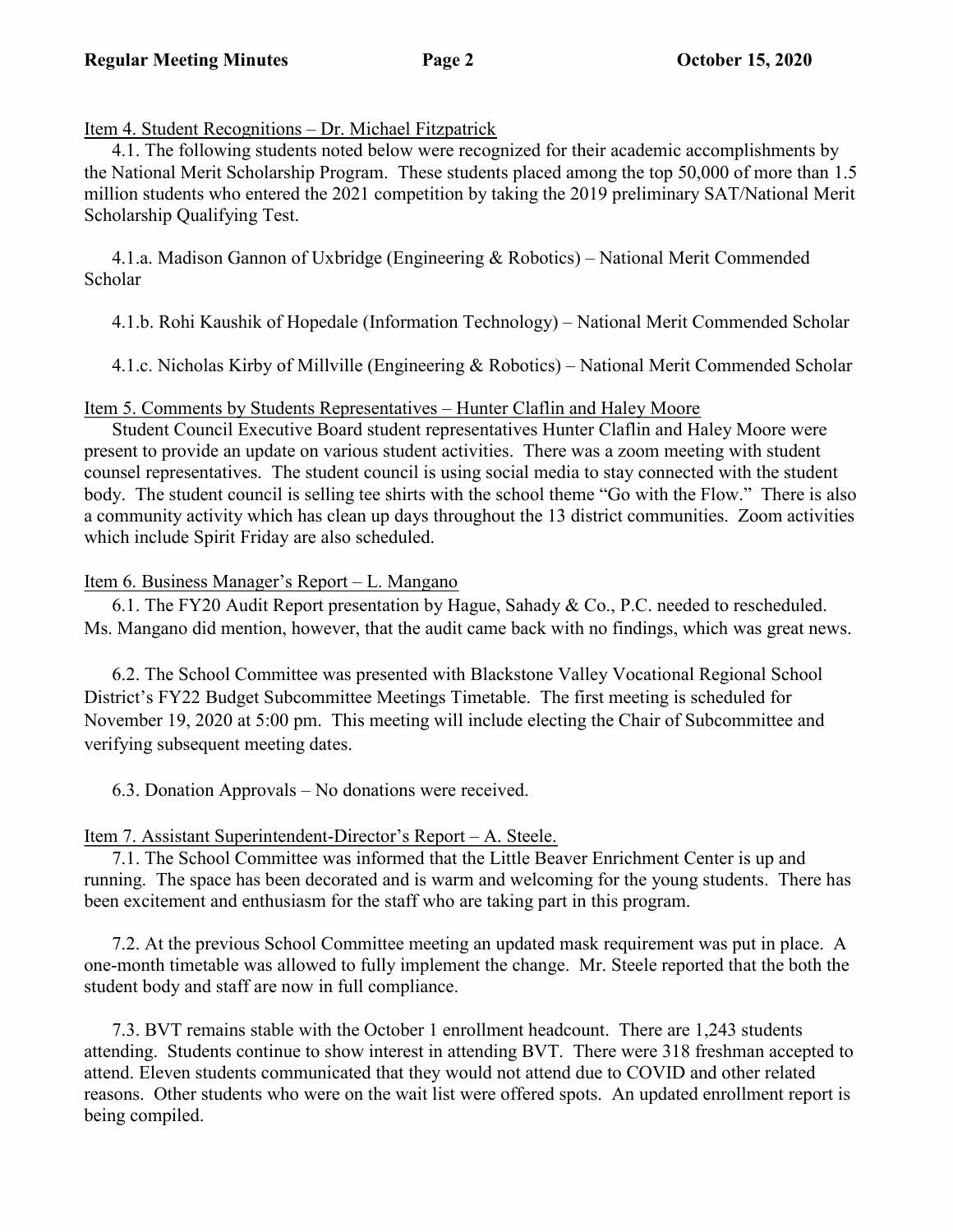7.4. Out-of-State Trip Approval

 7.4.a. The School Committee is in receipt of an out-of-state field trip request scheduled for the Culinary Arts seniors on May 12 - 14, 2021. On a motion made by Mr. Koopman, seconded by Mr. Intinarelli, it was unanimously voted to approve the out-of-state field trip for May 12 - 14, 2021 to Portland, Maine contingent upon reexamination as the trip date nears.

 7.5. A General Advisory status report was given which indicated that the traditional annual dinner, as held in previous years, had been cancelled. Individual breakout meetings will, however, still meet. A video was produced to be shared with General Advisory members which offered introductory comments, BVT's challenges in dealing with COVID-19, and a thank you to the over 500 members for their service and commitment to BVT. To date, General Advisory Committee members have met twice this year.

## Item 8. Superintendent-Director's Report – M. Fitzpatrick

8.1. A proposed 2021 School Committee meeting calendar was provided to all members.

 8.2. The school is in the process of looking at new alternative fund raising initiatives (inclusive of pursuing multiple small grants) to supplement the school's annual budget since the state's budget is estimated to have a \$3.5 billion deficit. These initiatives shall be pursued by BVT's new grant writer who is tasked with pursing these grants.

The School Committee is in receipt of checks in the amount of \$3,500.00 from Homefield Credit Union and \$1,000.00 from Milford Federal Bank to subsidize the cost of the student transportation vehicles. Additionally, upon the recommendation of Paul Lazar, the school received a \$500.00 Community Spirit 9/11 mini-grant from the Harvard Pilgrim Health Care Foundation.

Member Hanratty inquired regarding the status of the implementation of the collective bargaining agreement. It was explained that the Commonwealth remains in a temporary one-twelfth  $(1/12<sup>th</sup>)$ budget process scenario and no new FY21 state budget has (yet) been approved.

 8.3. BVT continues to engage in conversations with our local and state representatives to lobby for Chapter 70/71 support. Governor Baker sent a revised fiscal 2021 state budget recommendation to the legislature. This would match the Chapter 70 January 2020 commitment. The revised budget is built on a projection that state tax revenues will be \$3.5 billion lower. The state budget would fund Chapter 70 school aid at \$5.28 billion to ensure that municipalities and school districts receive at least the same amount as last year. The budgets continue to be reviewed.

 8.4. The School Committee was informed that on a split vote the Town of Douglas did not approve BVT's FY22 annual budget at their town meeting. Based on the Mass General Laws regarding a twothirds member town rule as it pertains to Valley Tech's annual budget, the Town of Douglas will need to approve Valley Tech's FY22 budget at a subsequent Douglas Special Town Meeting. With twelve of its thirteen member communities already voting in support of BVT's FY21 budget, this action by Douglas was greeted with disappointment. Douglas' assessment was attributable to a significant increase in its enrollment and the Commonwealth directed absolute minimum obligation of some \$120,000.